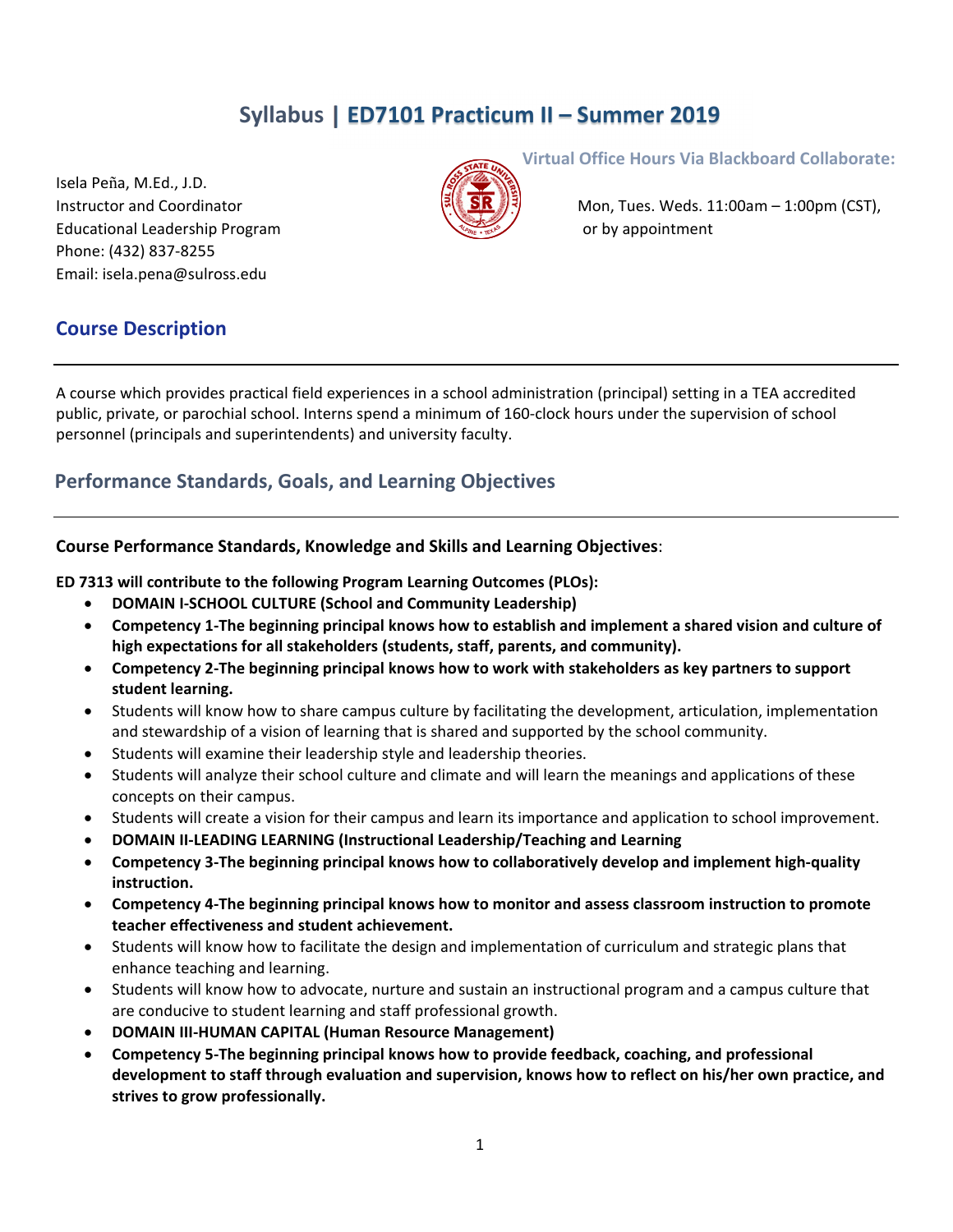- **Competency 6‐The beginning principal knows how to promote high‐quality teaching by using selection, placement, and retention practices to promote teacher excellence and growth.**
- Students will learn that professional development is a continuous, ongoing process.
- Students will learn how to implement and monitor a professional development and how to measure its impact on student achievement.
- Students will know how to implement a staff evaluation and development system to improve the performance of all staff members and apply the legal requirements for personnel management.
- **DOMAIN IV‐EXECUTIVE LEADERSHIP (Communication and Organizational Management)**
- **Competency 7‐The beginning principal knows how to develop relationships with internal and external stakeholders including selecting appropriate communication strategies for particular audiences.**
- **Competency 8‐The beginning principal knows how to focus on improving student outcomes through organizational collaboration, resiliency, and change management.**
- Students will learn the steps to creating an action plan for school improvement and will gain practical knowledge and application by creating an action plan.
- Students will learn theories relating to the organizational structures of schools and the school culture that defines them.
- Students will know how to apply organizational, decision-making and problem-solving skills to ensure an effective learning environment.
- Students will examine instructional theories in practice that increase student achievement and turn schools around.
- **DOMAIN V‐STRATEGIC OPERATIONS (Alignment and Resource Allocation)**
- **Competency 9‐The beginning principal knows how to collaboratively determine goals and implement strategies aligned with the school vision that support teacher effectiveness and positive student outcomes.**
- **Competency 10‐The beginning principal knows how to provide administrative leadership through resource management, policy implementation, and coordination of school operations and programs to ensure a safe learning environment.**
- Students will learn how to mobilize resources to promote student success.
- Students will learn the difference between being a "leader" and a "manager."
- Students will examine, analyze, and reflect on all the principal managerial functions that sustain the campus.
- Students will examine the functions of human resources, food services, transportation, budget, class scheduling, and safety, and how these managerial functions affect student learning.
- Students will know how to apply principles of effective leadership and management.
- Students will know how to apply principals of leadership and management to the campus physical plant and support systems to ensure a safe and effective learning environment.
- **DOMAIN VI‐ETHICS, EQUITY, AND DIVERSITY**
- **Competency 11‐The beginning principal knows how to provide ethical leadership by advocating for children and ensuring student access to effective educators, programs, and services.**
- Students will know how to communicate and collaborate with all members of the school community, respond to diverse interests and needs.
- Students will learn the importance of diversity and meeting the needs of all learners.
- Students will know how to act with integrity, fairness, and in an ethical and legal manner.

### **ED 7313 will address the following Student Learning Outcomes (SLOs):**

The practicum serves as a capstone course for the principal certification program. It is designed to allow the intern the opportunity to practice the knowledge gained under the supervision of a certified principal or superintendent in the field and university faculty. Interns will be supervised in the role of principal in the public schools.

 Interns will receive direct practice in executing the daily activities which public school principals routinely face in the day to day operation of a public school campus.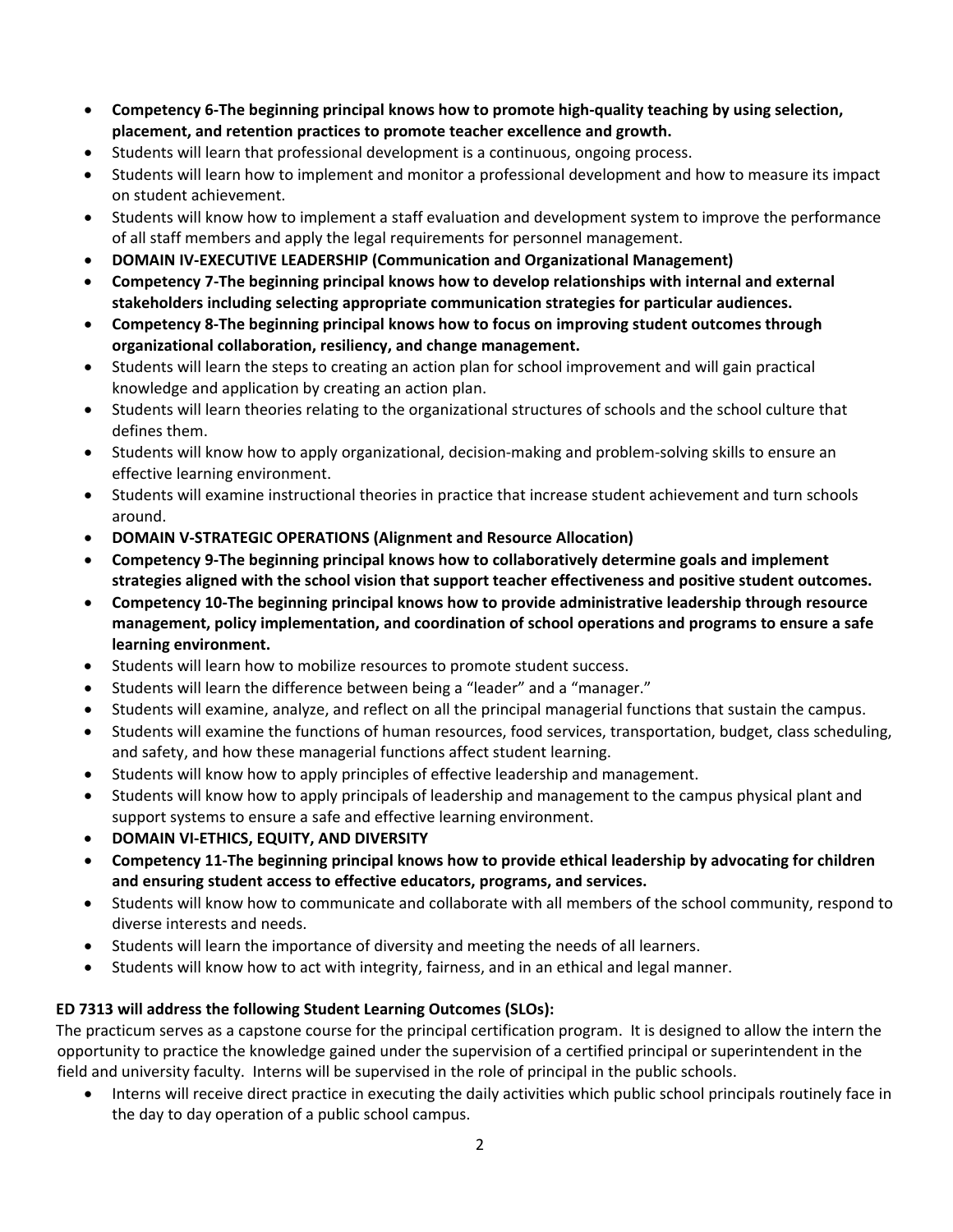- Interns will complete written activities which carefully chronicle the specific activities which are encountered in their work with their principal mentor.
- Interns will reflect on the various practices in their practicum which help to shape them as a public school campus leader such that they can demonstrate a comprehensive understanding of what a principal in a public school is expected to do on a daily basis.
- Interns will demonstrate a clear understanding of how budgets as a matter of practice as a public school campus leader impact the daily and long range operations of the campus.

#### **ED 7102 will address the following Marketable Skills:**

- Students will be able to manage and lead diverse groups of people.
- Students will be able to communicate professionally through diverse written and in-person formats, including e‐mail, memos, facilitating meetings, etc. to an array of audiences, including internal and external stakeholders.
- Student will able to gather information and analyze data to define campus needs, set goals, to solve a diverse set of problems.
- Students will be able to exercise administrative leadership to ensure resource management, policy implementation, and coordination of organizational operations in an ethical manner.

#### **TExES Standards:**

The Texas Principal Standards have been developed and utilized in T‐PESS in accordance with Chapter 149 of the Texas Administrative Code.

#### **Chapter 149. Commissioner's Rules Concerning Educator Standards**

#### **Subchapter BB. Administrator Standards**

#### **§149.2001. Principal Standards.**

(a) Purpose. The standards, indicators, knowledge, and skills identified in this section shall be used to align with the training, appraisal, and professional development of principals.

(b) Standards.

(1) Standard 1‐‐Instructional Leadership. The principal is responsible for ensuring every student receives high‐quality instruction.

(A) Knowledge and skills.

(i) Effective instructional leaders:

(I) prioritize instruction and student achievement by developing and sharing a clear definition of high‐quality instruction based on best practices from research;

(II) implement a rigorous curriculum aligned with state standards;

(III) analyze the curriculum to ensure that teachers align content across grades and that curricular scopes and sequences meet the particular needs of their diverse student populations;

(IV) model instructional strategies and set expectations for the content, rigor, and structure of lessons and unit plans; and

(V) routinely monitor and improve instruction by visiting classrooms, giving formative feedback to teachers, and attending grade or team meetings.

(ii) In schools led by effective instructional leaders, data are used to determine instructional decisions and monitor progress. Principals implement common interim assessment cycles to track classroom trends and determine appropriate interventions. Staff have the capacity to use data to drive effective instructional practices and interventions. The principal's focus on instruction results in a school filled with effective teachers who can describe, plan, and implement strong instruction and classrooms filled with students actively engaged in cognitively challenging and differentiated activities.

(B) Indicators.

(i) Rigorous and aligned curriculum and assessment. The principal implements rigorous curricula and assessments aligned with state standards, including college and career readiness standards.

(ii) Effective instructional practices. The principal develops high‐quality instructional practices among teachers that improve student learning. (iii) Data‐driven instruction and interventions. The principal monitors multiple forms of student data to inform instructional and intervention decisions and to close the achievement gap.

(2) Standard 2‐‐Human Capital. The principal is responsible for ensuring there are high‐quality teachers and staff in every classroom and throughout the school.

(A) Knowledge and skills.

(i) Effective leaders of human capital:

(I) treat faculty/staff members as their most valuable resource and invest in the development, support, and supervision of the staff;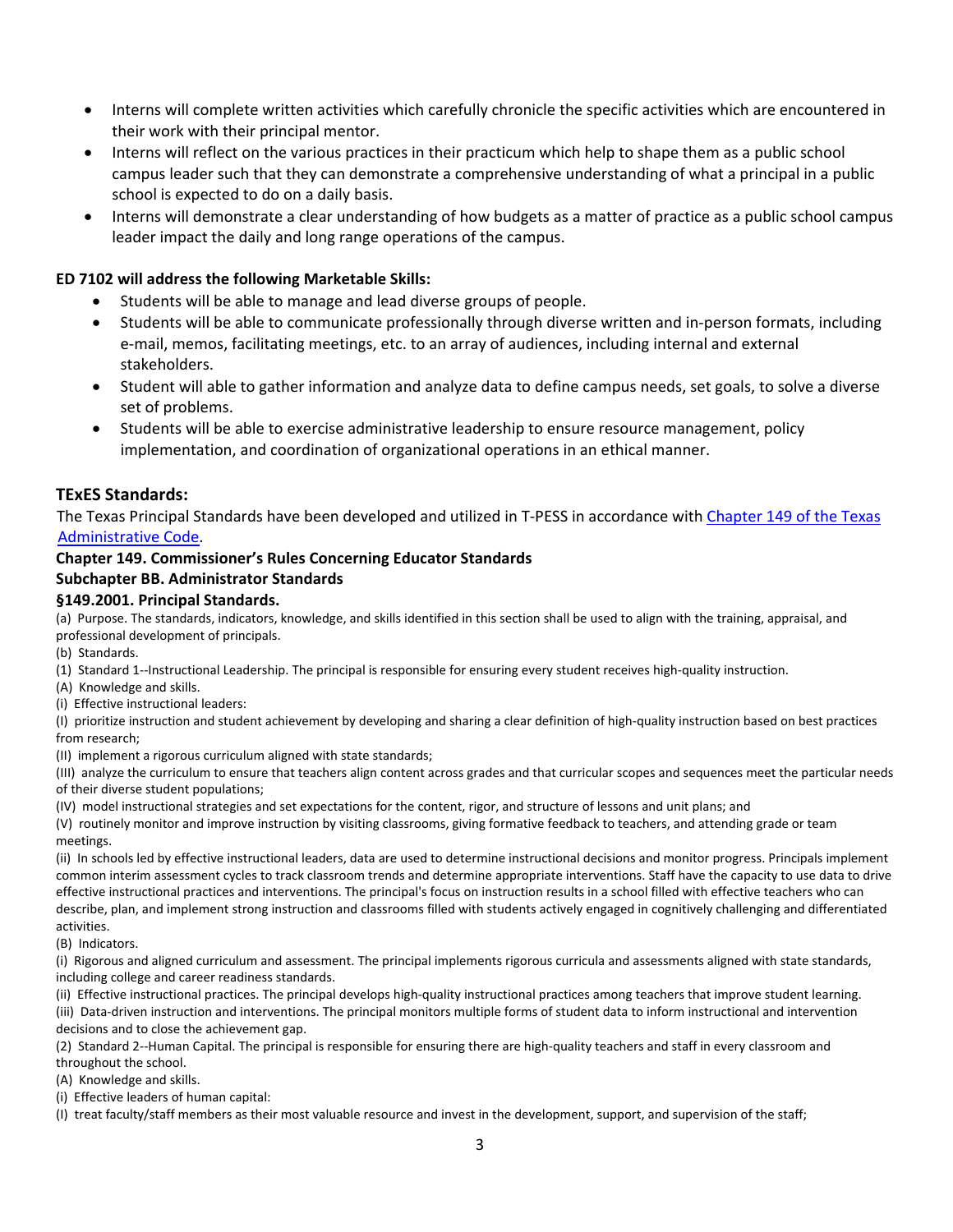(II) ensure all staff have clear goals and expectations that guide them and by which they are assessed;

(III) are strategic in selecting and hiring candidates whose vision aligns with the school's vision and whose skills match the school's needs;

(IV) ensure that, once hired, teachers develop and grow by building layered supports that include regular observations, actionable feedback, and coaching and school-wide supports so that teachers know how they are performing;

(V) facilitate professional learning communities to review data and support development;

(VI) create opportunities for effective teachers and staff to take on a variety of leadership roles and delegate responsibilities to staff and administrators on the leadership team; and

(VII) use data from multiple points of the year to complete accurate evaluations of all staff, using evidence from regular observations, student data, and other sources to evaluate the effectiveness of teachers and staff.

(ii) In schools with effective leaders of human capital, staff understand how they are being evaluated and what the expectations are for their performance. Staff can identify areas of strength and have opportunities to practice and receive feedback on growth areas from the leadership team and peers. Staff evaluation data show variation based on effectiveness but also show improvement across years as development and retention efforts take effect. Across the school, staff support each other's development through regular opportunities for collaboration, and effective staff have access to a variety of leadership roles in the school.

(B) Indicators.

(i) Targeted selection, placement, and retention. The principal selects, places, and retains effective teachers and staff.

(ii) Tailored development, feedback, and coaching. The principal coaches and develops teachers by giving individualized feedback and aligned professional development opportunities.

(iii) Staff collaboration and leadership. The principal implements collaborative structures and provides leadership opportunities for effective teachers and staff.

(iv) Systematic evaluation and supervision. The principal conducts rigorous evaluations of all staff using multiple data sources.

(3) Standard 3‐‐Executive Leadership. The principal is responsible for modeling a consistent focus on and commitment to improving student learning.

(A) Knowledge and skills.

(i) Effective executive leaders:

(I) are committed to ensuring the success of the school;

(II) motivate the school community by modeling a relentless pursuit of excellence;

(III) are reflective in their practice and strive to continually improve, learn, and grow;

(IV) view unsuccessful experiences as learning opportunities, remaining focused on solutions, and are not stymied by challenges or setbacks. When a strategy fails, these principals analyze data, assess implementation, and talk with stakeholders to understand what went wrong and how to adapt strategies moving forward;

(V) keep staff inspired and focused on the end goal even as they support effective change management;

(VI) have strong communication skills and understand how to communicate a message in different ways to meet the needs of various audiences;

(VII) are willing to listen to others and create opportunities for staff and stakeholders to provide feedback; and

(VIII) treat all members of the community with respect and develop strong, positive relationships with them.

(ii) In schools with effective executive leaders, teachers and staff are motivated and committed to excellence. They are vested in the school's improvement and participate in candid discussions of progress and challenges. They are comfortable providing feedback to the principal and other school leaders in pursuit of ongoing improvement, and they welcome feedback from students' families in support of improved student outcomes. (B) Indicators.

(i) Resiliency and change management. The principal remains solutions‐oriented, treats challenges as opportunities, and supports staff through changes.

(ii) Commitment to ongoing learning. The principal proactively seeks and acts on feedback, reflects on personal growth areas and seeks development opportunities, and accepts responsibility for mistakes.

(iii) Communication and interpersonal skills. The principal tailors communication strategies to the audience and develops meaningful and positive relationships.

(iv) Ethical behavior. The principal adheres to the educators' code of ethics in §247.2 of this title (relating to Code of Ethics and Standard Practices for Texas Educators), including following policies and procedures at his or her respective district.

(4) Standard 4‐‐School Culture. The principal is responsible for establishing and implementing a shared vision and culture of high expectations for all staff and students.

(A) Knowledge and skills.

(i) Effective culture leaders:

(I) leverage school culture to drive improved outcomes and create high expectations;

(II) establish and implement a shared vision of high achievement for all students and use that vision as the foundation for key decisions and priorities for the school;

(III) establish and communicate consistent expectations for staff and students, providing supportive feedback to ensure a positive campus environment;

(IV) focus on students' social and emotional development and help students develop resiliency and self‐advocacy skills; and

(V) treat families as key partners to support student learning, creating structures for two‐way communication and regular updates on student progress. Regular opportunities exist for both families and the community to engage with the school and participate in school functions.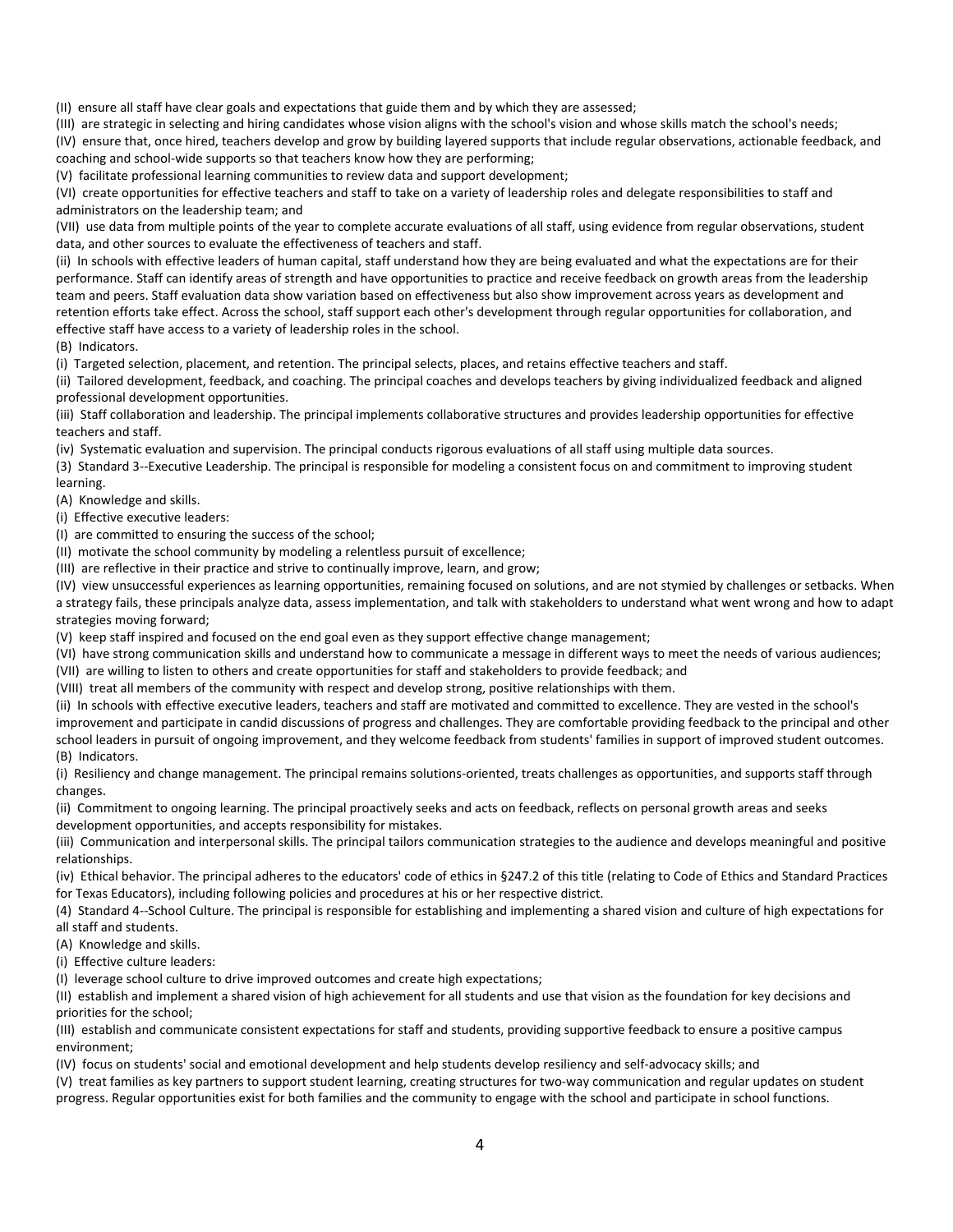(ii) In schools with effective culture leaders, staff believe in and are inspired by the school vision and have high expectations for all students. Staff take responsibility for communicating the vision in their classrooms and for implementing behavioral expectations throughout the building, not only in their own classrooms. Teachers regularly communicate with the families of their students to provide updates on progress and actively work with families to support learning at home. Members of the broader community regularly engage with the school community. (B) Indicators.

(i) Shared vision of high achievement. The principal develops and implements a shared vision of high expectations for students and staff.

(ii) Culture of high expectations. The principal establishes and monitors clear expectations for adult and student conduct and implements social and emotional supports for students.

(iii) Intentional family and community engagement. The principal engages families and community members in student learning.

(iv) Safe school environment. The principal creates an atmosphere of safety that encourages the social, emotional, and physical well‐being of staff and students.

(v) Discipline. The principal oversees an orderly environment, maintaining expectations for student behavior while implementing a variety of student discipline techniques to meet the needs of individual students.

(5) Standard 5‐‐Strategic Operations. The principal is responsible for implementing systems that align with the school's vision and improve the quality of instruction.

(A) Knowledge and skills.

(i) Effective leaders of strategic operations:

(I) assess the current needs of their schools, reviewing a wide set of evidence to determine the schools' priorities and set ambitious and measurable school goals, targets, and strategies that form the schools' strategic plans;

(II) with their leadership teams, regularly monitor multiple data points to evaluate progress toward goals, adjusting strategies that are proving ineffective;

(III) develop a year‐long calendar and a daily schedule that strategically use time to both maximize instructional time and to create regular time for teacher collaboration and data review;

(IV) are deliberate in the allocation of resources (e.g., staff time, dollars, and tools), aligning them to the school priorities and goals, and work to access additional resources as needed to support learning; and

(V) treat central office staff as partners in achieving goals and collaborate with staff throughout the district to adapt policies as needed to meet the needs of students and staff.

(ii) In schools with effective leaders of strategic operations, staff have access to resources needed to meet the needs of all students. Staff understand the goals and expectations for students, have clear strategies for meeting those goals, and have the capacity to track progress. Members of the staff collaborate with the principal to develop the school calendar. Teacher teams and administrator teams meet regularly to review and improve instructional strategies and analyze student data. Throughout the year, all staff participate in formal development opportunities that build the capacity to identify and implement strategies aligned to the school's improvement goals. (B) Indicators.

(i) Strategic planning. The principal outlines and tracks clear goals, targets, and strategies aligned to a school vision that improves teacher effectiveness and student outcomes.

(ii) Maximized learning time. The principal implements daily schedules and a year‐long calendar that plan for regular data‐driven instruction cycles, give students access to diverse and rigorous course offerings, and build in time for staff professional development.

(iii) Tactical resource management. The principal aligns resources with the needs of the school and effectively monitors the impact on school goals. (iv) Policy implementation and advocacy. The principal collaborates with district staff to implement and advocate for district policies that meet the needs of students and staff.

Statutory Authority: The provisions of this §149.2001 issued under the Texas Education Code, §21.3541.

Source: The provisions of this §149.2001 adopted to be effective June 8, 2014, 39 TexReg 4245.

### **Materials**

#### **Required Text**

- Love, N., Stiles, K.E., Mundry, S., DiRanna, K. (2018). The data coach's guide to improving learning for all students (2018); Corwin: Thousand Oaks, CA. ISBN 978‐1‐4129‐5001‐5
- In addition to the required text for this course, students must review the Sul Ross Educational Leadership Practicum Handbook. This Handbook contains all of the course requirements for the Practicum and is incorporated here.

#### **Assignments and Grades**

\_\_\_\_\_\_\_\_\_\_\_\_\_\_\_\_\_\_\_\_\_\_\_\_\_\_\_\_\_\_\_\_\_\_\_\_\_\_\_\_\_\_\_\_\_\_\_\_\_\_\_\_\_\_\_\_\_\_\_\_\_\_\_\_\_\_\_\_\_\_\_\_\_\_\_\_\_\_\_\_\_\_\_\_\_\_\_\_\_\_\_\_\_\_\_\_\_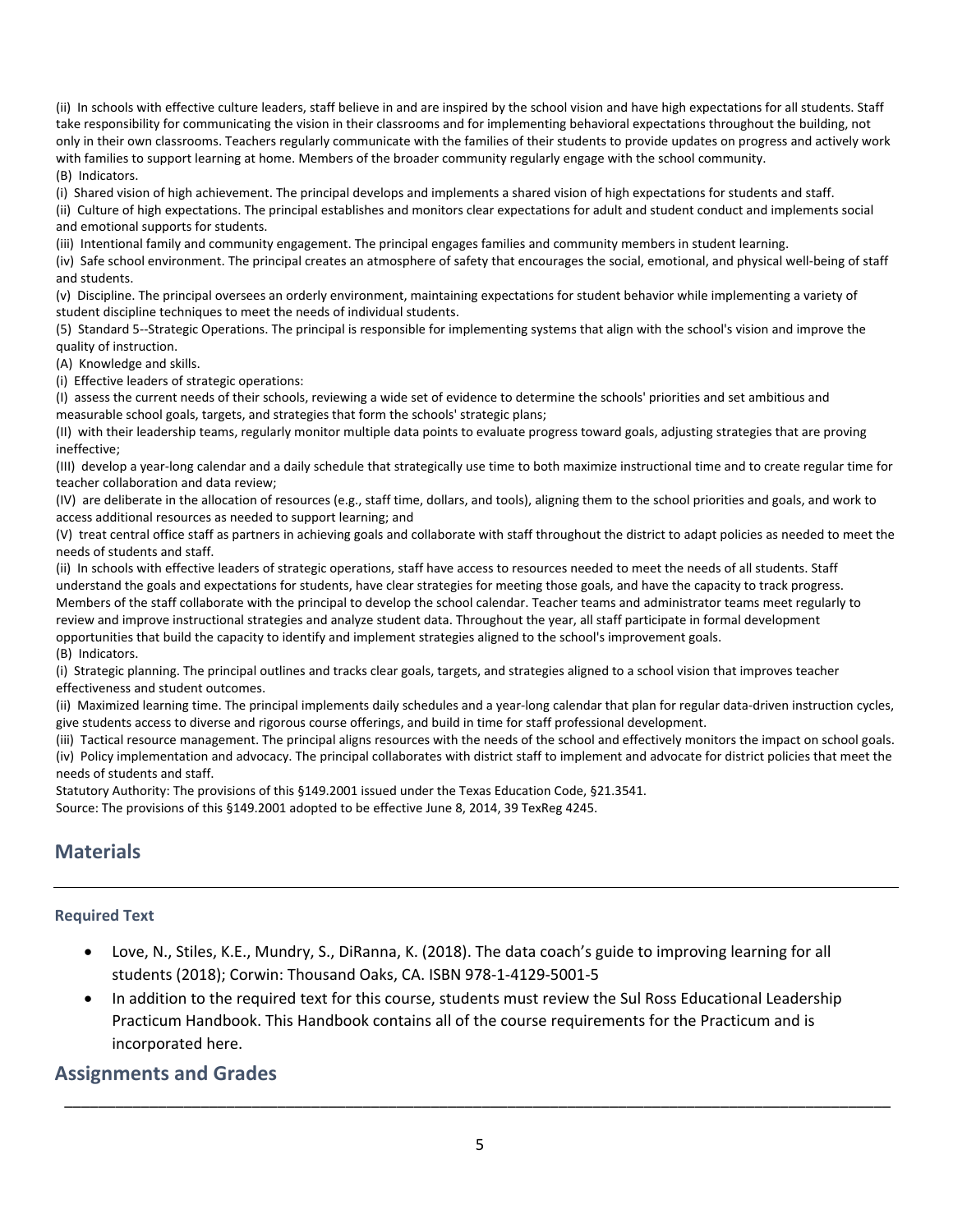The Assignments are listed below. Descriptions are found in the Educational Leadership Practicum Handbook which is incorporated into this Syllabus. Students should read the Handbook carefully.

| <b>Assignment</b>                                  | Category | <b>Points</b>  | <b>Due Dates</b>                           |
|----------------------------------------------------|----------|----------------|--------------------------------------------|
| <b>Module 1</b>                                    |          |                |                                            |
| Mod1 - Completed Personal Contact Information      | Forms    | 3              | May $29th$                                 |
| <b>Sheet</b>                                       |          |                |                                            |
| Mod1 - AEL & T-TESS Certificates                   | Forms    | 3              | Once Completed                             |
| Mod1 - Practicum Agreement Form                    | Forms    | $\overline{3}$ | May $29th$                                 |
| Mod1 - $4^{\text{th}}$ Log & Reflection            | Forms    | 3              | June $26th$                                |
| Mod1 - $5^{\text{th}}$ Log & Reflection            | Forms    | 3              | July $31st$                                |
| Mod1 - 3 <sup>rd</sup> Observation Report          | Forms    | 3              | June 26 <sup>th</sup>                      |
| Mod1 - 4 <sup>th</sup> Observation Video           | Forms    | $\overline{3}$ | July 24 <sup>th</sup>                      |
| Mod1 - $4th$ Observation Report                    | Forms    | 3              | July $31st$                                |
| <b>Module 2</b>                                    |          |                |                                            |
| Mod2 - Part 1 - Targeted Improvement Plan          | Reports  | 5              | Before or By June $12^{th}$                |
| Mod2 - Data Team Meeting #1 - Task 15              | Reports  | 4              | Before or By June 19 <sup>th</sup>         |
| Mod2 - Data Team Meeting #2 - Task 16              | Reports  | 4              | Before or By June 26 <sup>th</sup>         |
| Mod2 - Data Team Meeting #3 - Task 17              | Reports  | 4              | Before or By July $17th$                   |
| Mod2 -Part 2 - Finalize Action Plan with Data Team | Reports  | 4              | Before or By July $17th$                   |
| <b>Module 3</b>                                    |          |                |                                            |
| Mod 3-Finalize Professional Development Plan with  | Reports  | 17             | Before or By July $24th$ , 2020            |
| Data Team                                          |          |                |                                            |
| <b>Module 4</b>                                    |          |                |                                            |
| Mod 4-Facilitating the Professional Development    | Reports  | 24             | Before or By August 5 <sup>th</sup> , 2020 |
| <b>TOTAL POINTS:</b>                               |          | 82             |                                            |

Details for each of these assignments are posted on the Blackboard class website. All assignments are due by 11:59pm (CST) on the date listed on the syllabus. Students must complete all Practicum required hours, meetings, and paperwork. The **grading policy** for this course is as follows:

**‐82** equate to an A ‐73 equate to a B ‐65 equate to a C or less receive an F

"Cs" are not accepted in this program. Students scoring below a "B" in this course will be required to repeat the course to remain in the Educational Leadership Program. Changing the rotation by repeating this course will likely delay completion of the program as the program is sequential and the rotation must be followed.

### **Blackboard and Online Access**

This class is taught online. Students will need an active Sul Ross account to access the course website through Blackboard. This site will have announcements, calendar, and learning modules, among other things. Students